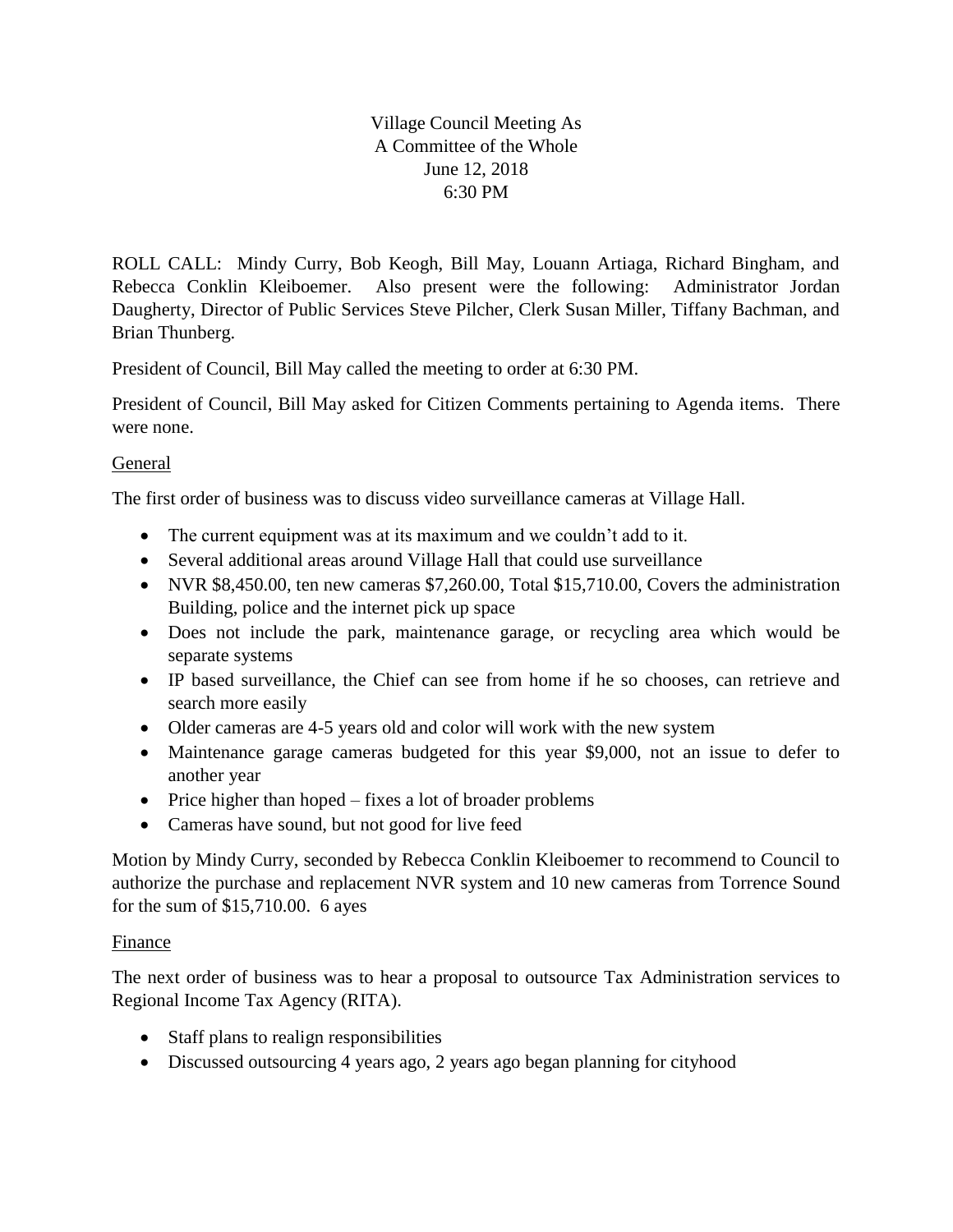- Community Development Coordinator, Barbara Knisely will be retiring at the end of this year.
- Tiffany Bachman has been exhibiting more interest in planning
- Tiffany and Administrator Jordan Daugherty did a lot of research
- RITA has 300 members
- RITA would not be administering the JEDD and JEDZ
- Cost to outsource is \$70,000 \$80,000, almost guarantee increased revenues that will cover the cost, RITA has access tot federal income tax reports
- When Rossford signed up gross tax revenue increased 20%
- Personnel will be freed up for other duties, additional office assistant position will be hired when Barbara Knisely retires
- Notifications to businesses, penalties required by the state, Home rule, waiving penalties, the Village has final say and RITA can follow the Village format
- January 1, 2019 target transition, deadline September 1, 2018
- Welcome letter template can be customized, RITA notifies payroll companies and local CPAs
- Staying ahead on public relations
- High probability of revenue increase, Freed up staff, More opportunity for individual growth, Customer service, staff is excited about the plan, RITA has extended hours during tax season
- RITA can go to municipalities for tax prep assistance, regionalize site cities, program is Typically kept 9:00 AM – 5:00 PM -Saturdays can be discussed, 12 programs – 2,000 taxpayers serviced, Have e-file and fast file, heightened online security
- People who mail tax returns in will only see an address change to mail it to, payee can be the Village of Whitehouse or RITA
- The Village will still assist walk ins, although there are less and less of them
- Tiffany works with residents through delinquency, that policy would still apply with RITA
- Penalty letter directs residents to RITA, they would have to call the Village
- RITA would like to see the Village sign on for at least 3 years, first year fluctuations, second year See the revenue increases, delinquency program, subpoena program
- Usually 50% respond to the delinquency letter
- One to two day program probably see a couple of hundred subpoenas, RITA charges \$8/subpoena
- Brian Thunberg is a government liaison to work with the administration of municipalities
- $\bullet$  Six months notice to terminate the contract deconversion
- RITA collects for 300 municipalities in Ohio
- Whitehouse is a reduced credit community
- $\bullet$  If people are unable to pay payment arrangements are made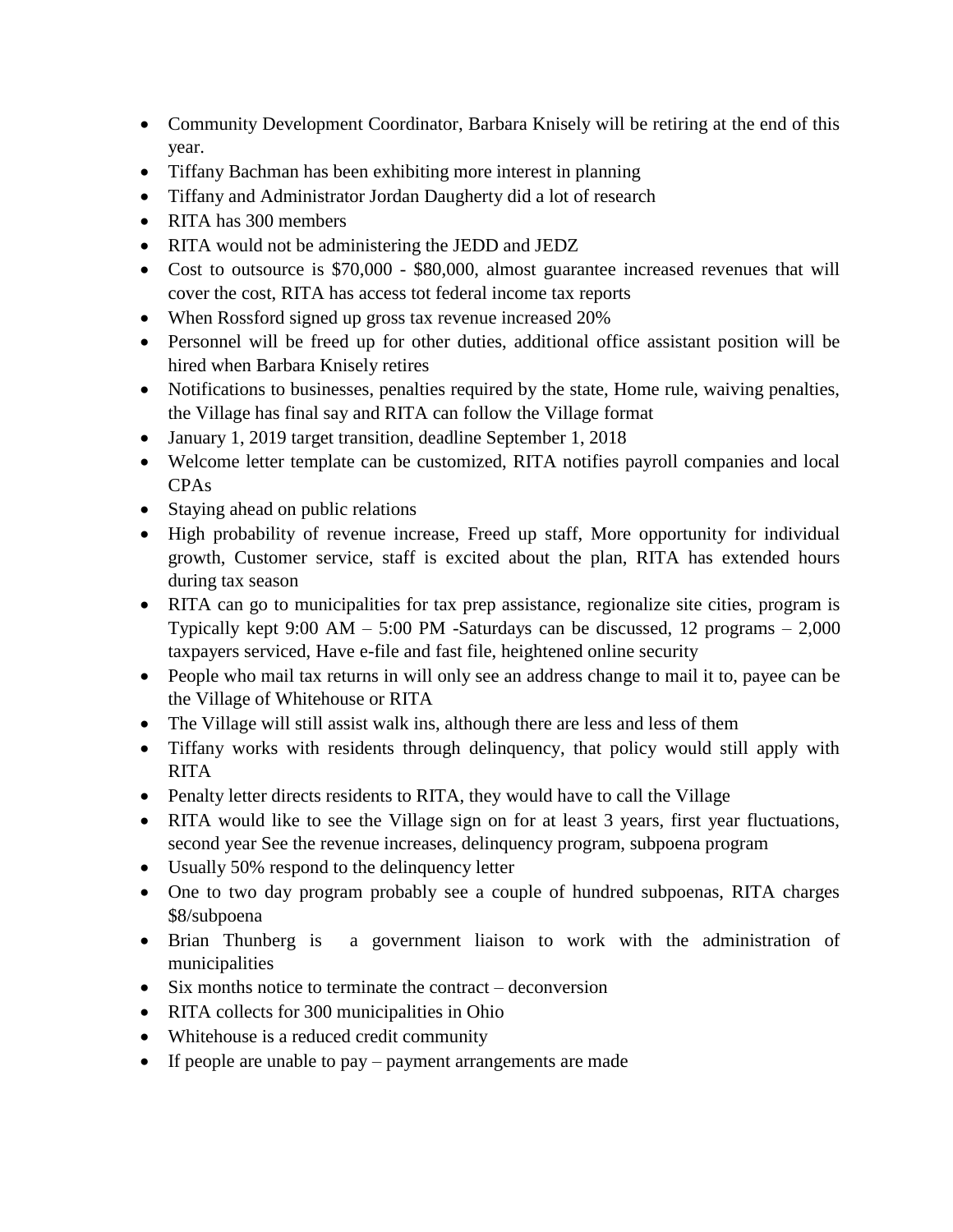- Collection process, two billing statements sent before sent to collections, call to set up a Payment plan – usually 12 months long, don't want to lose statute (36 months), work with People
- Staff plan is predicated on this outsourcing
- Tax Commissioner is a charter position, it is not being eliminated just vacant, RITA will be the Village's agent (doing 99% of the work)
- Staffing plan, Large jump in pay between Step 1 and Step 2, pay people what they are worth, Staff knowing the Administrator's job, playing strengths, internal promotion, suggest skipping Step 1 and making Step 2 Step 1
- Parks and Recreation planning a huge amount of work, Barbara Knisely has great files, Committee approach, staff rotating attending events, Good distribution of responsibilities
- Administrator Jordan Daugherty works Fridays

Other items discussed:

- Streetsweeper zones (Longnecker), Each week Downtown, the Roundabout, and one of six Zones is done (Zones get done every six weeks), Lone Oak – spoke to the company and they said they would do better
- Sprinklers on the rocks are for the trees at Village Hall
- Cemeteries are the responsibility of the Township, Township doesn't have the funds to do it
- Union district cemetery, union cemetery, entity for maintaining run by a board, can levy a tax, may not be able to say no
- Firework clean up to be done tomorrow, Chamber contract to look into clean up?
- Verizon street repair Planning Commission approval was predicated upon fencing and paving of the road – not in the lease
- Construction by the school, parking and traffic, look at Weckerly and Finzel intersection, Village's Responsibility for cost, estimates are \$1 million plus for a traffic light or roundabout, Look at it in 2020 at the time when the Village is doing that section of road, 2020 grant award Docket, roundabout is ideal
- Park Plan
	- o Approximately \$80,000 in the park fund (unused, carried over) and \$25,000 in parks (Budgeted for this year), Total \$105,000
	- o Pickleball, basketall, youth structure, rubber mulch, toddler structure, benches
	- o Recommendation of full replacement, sand is no longer an approved surface for Playgrounds
	- o Pickleball and Basketball courts were last year
	- o Would like to see some of the money go to Veteran's Memorial Park, the Mayor Supports both and would like to see both complete
	- o \$300,000 is a lot to spend, spread over time, that amount could go towards the doing The next block of town that would enhance economic development or a streetlight